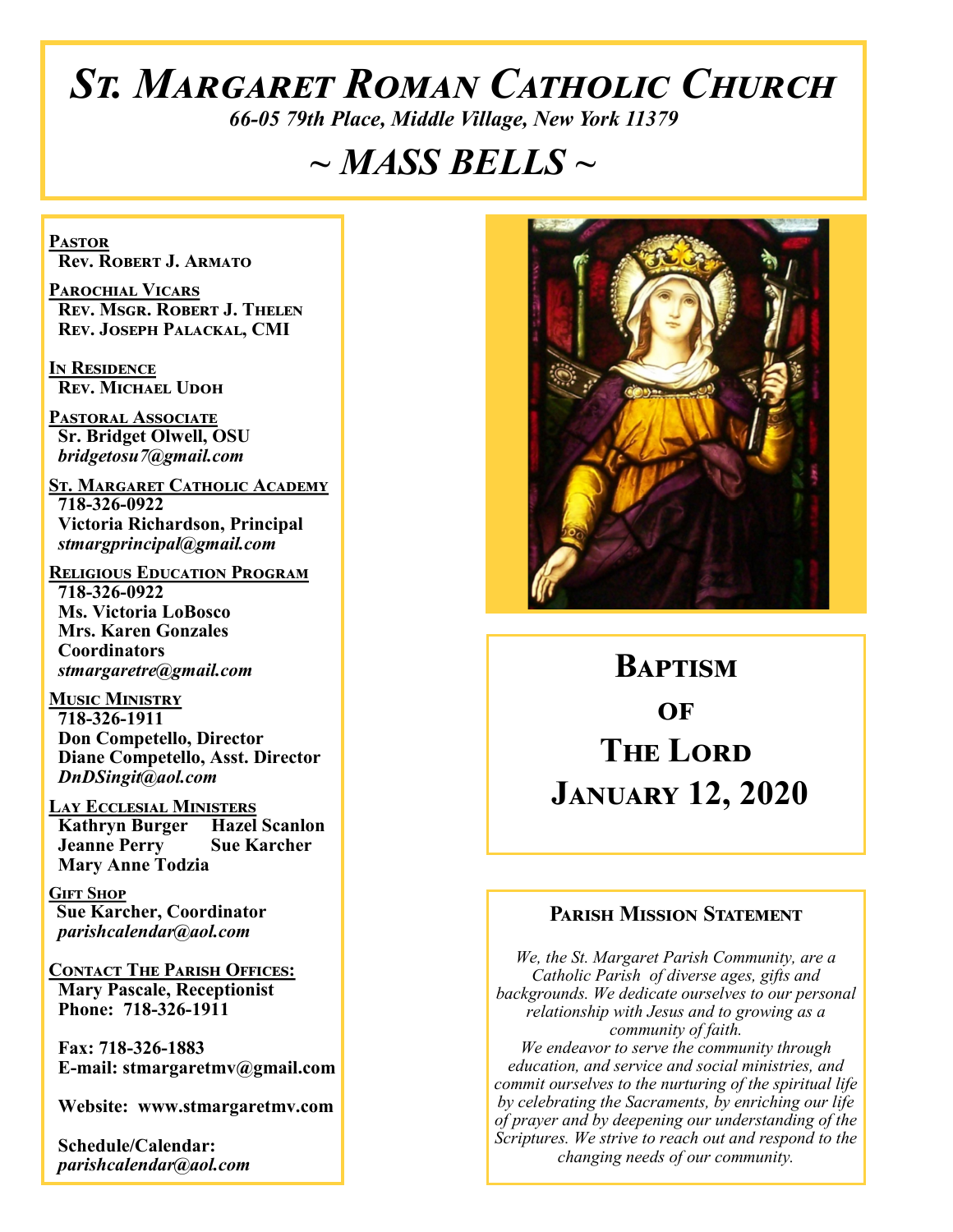## *MASSES FOR THE WEEK*

| SUN.<br>7:30<br>9:00<br>10:30<br><b>NOON</b><br>5:00PM | <b>JANUARY 12 - BAPTISM OF THE</b><br>LORD<br><b>Thomas Mazza</b><br>Il Popolo Parrochia/<br><b>Jeffrey Matusiak</b><br>Augusta Mundy (BIRTH)<br><b>Richard Ortiz</b>       |
|--------------------------------------------------------|-----------------------------------------------------------------------------------------------------------------------------------------------------------------------------|
| MON.                                                   | <b>JANUARY 13 - ST. HILARY</b>                                                                                                                                              |
| 7:00                                                   | Rose D'Amato                                                                                                                                                                |
| 9:00                                                   | Luigi & Filomena DeSimone                                                                                                                                                   |
| TUE.                                                   | <b>JANUARY 14 - WEEKDAY</b>                                                                                                                                                 |
| 7:00                                                   | <b>Thomas Giuliano</b>                                                                                                                                                      |
| 9:00                                                   | Angelina (Angie) Ferzola                                                                                                                                                    |
| WED.                                                   | <b>JANUARY 15 - WEEKDAY</b>                                                                                                                                                 |
| 7:00                                                   | Mary & Catherine Remminger                                                                                                                                                  |
| 9:00                                                   | Robert & Marion Hartmann                                                                                                                                                    |
| THU.                                                   | <b>JANUARY 16 - WEEKDAY</b>                                                                                                                                                 |
| 7:00                                                   | John J. Forte (ANNI)                                                                                                                                                        |
| 9:00                                                   | Theodore Mundy, Jr. (BIRTH)                                                                                                                                                 |
| FRI.                                                   | <b>JANUARY 17 - ST. ANTHONY</b>                                                                                                                                             |
| 7:00                                                   | John A. Gluszak                                                                                                                                                             |
| 9:00                                                   | Marie Sparacio                                                                                                                                                              |
| SAT.                                                   | <b>JANUARY 18 - WEEKDAY</b>                                                                                                                                                 |
| 9:00                                                   | Collective: Fr. Joseph Gancila/                                                                                                                                             |
| 2:30PM                                                 | Angie Ferzola/<br><b>WEDDING: Andrew Peli and</b><br>Megan Sughrue                                                                                                          |
| 5:00PM                                                 | Florence & Joseph Dalton                                                                                                                                                    |
| SUN.<br>7:30<br>9:00<br>10:30<br><b>NOON</b><br>5:00PM | JANUARY 19 - SECOND SUNDAY IN<br><b>ORDINARY TIME</b><br>People of the Parish<br>Rocco Silvis/<br>Giulia Caruana<br><b>Rosalen Becker</b><br>Intention of the Rooney Family |



# **PARISH INFORMATION**

**Rectory Office Hours Monday - Friday - 9 am to Noon, and 1 pm to 5pm Tuesday & Wednesday evenings 5-7pm Saturday - by appointment Sunday - closed**

**CONFESSIONS** - Saturday, 4-4:45 pm or by appointment with a priest.

**NOVENA** to Our Lady of the Miraculous Medal Mondays after the 9am Mass.

**THE ROSARY AND DIVINE MERCY** devotion are prayed every morning in the church at 8:30am.

**BAPTISMS** take place on the 1st and 3rd Sundays of the month. Please call the rectory for an appointment and to register your child.

**WEDDINGS MUST** be scheduled at least six months in advance by appointment with a priest or a deacon. Please call the rectory office. For marriage preparation information visit www.pre-cana.org.

**THE ENGLISH CHOIR** rehearses on Tuesday, at 7 pm in the Church. Tenors and baritones needed!

**IL CORO ITALIANO** prattica ogni Domenica prima della Messa Italiana.

**THE YOUTH CHOIR** rehearses on Monday, from 6-7 pm in the Church. For more info, DnDsingit@aol.com

**BOY SCOUT TROOP #119** meets on Tuesdays from 7:15-9 pm in the Parish Hall. New members are welcome, age 10 1/2 & up. Call Mr. Krzewski, 718-894-4099.

**CUB PACK #119** meets on Mondays from 7-8:30 pm in the Parish Hall. New members welcome, age 6 to 10-1/2. Call Mr. Krzewski, 718-894-4099.

**SENIOR CITIZENS** meet every Wednesday at 12 Noon in the Parish Center.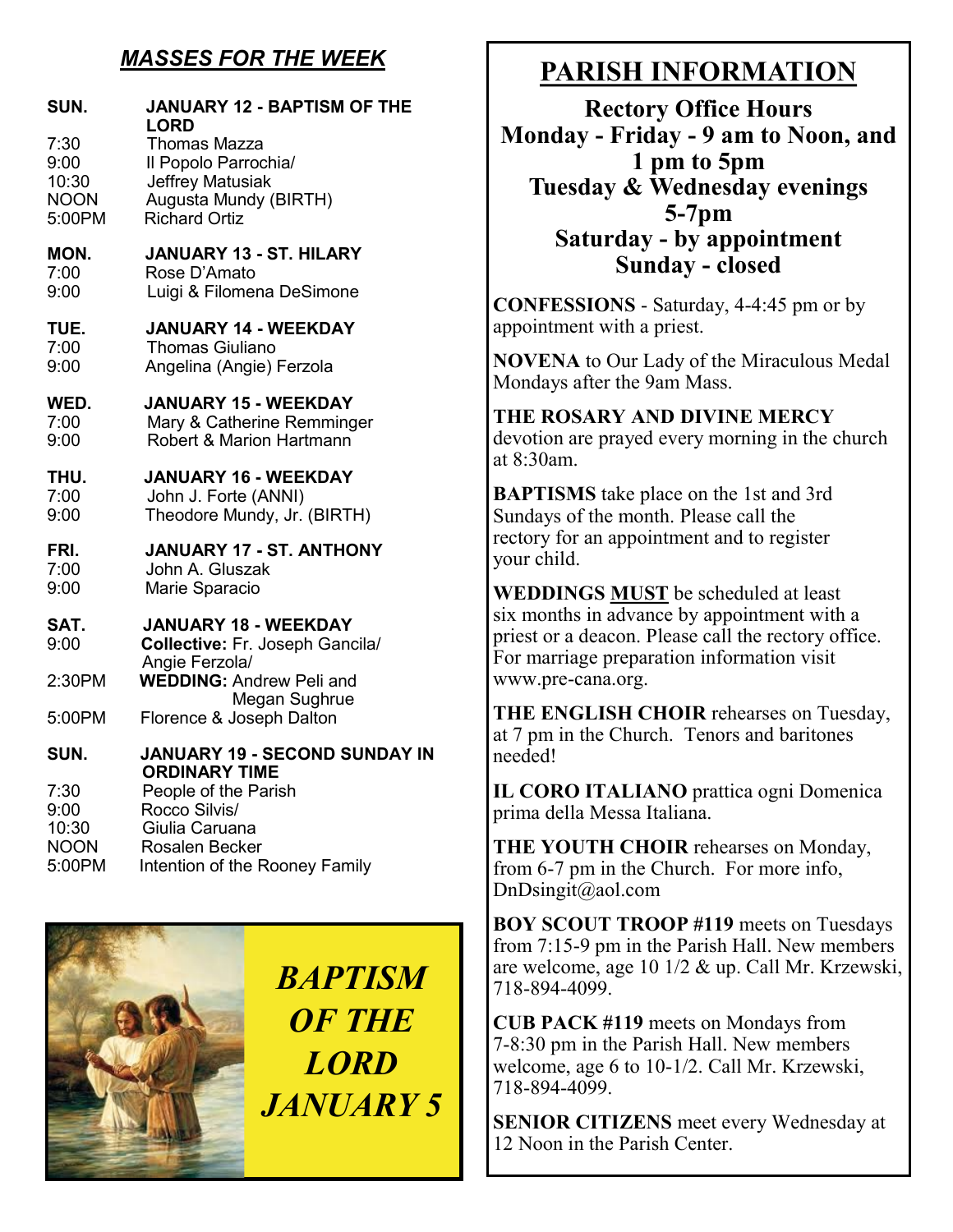# PLEASE PRAY FOR OUR SICK

Karen Guarascio, Connie Faccibene, Linda Frazier, Cari Ann Falk-LoBello, Glen Falk, Ronald Frazier, Robert Sabini, Lee Falk, Scott White, Baby McKinley Kelleher, Sean Harrison, Justin James Quirke, Elizabeth Ott, Mary Harrison, John Murphy, Anne McGinnis, Norma Voyer, Vicky Turato, Julio Pelaez, Maritza Gutierrez, Graciela Mora, Cindy Mulore, Salvatore Tuttolomondo, Gloria Mojica, Gloria Pemaj, Anne Gorian, Allen McConville, Joseph Simon, Jack Marchindiondo, The Scaturro Family, Louis Pittelli, Marion Caracciola, Vita Mazzola, Giovanni Campo, Edward Stoltzenberg, Louis Pittelli, James Graff, Carol Arevalo, Immaculate Marge D'Elia, Jim O'Friscoll, Mary Rigovich, Matteo Sabini, Bob Biolsi, The Mojica Family, Fr. William Farrugia, Msgr. Leonard Badia, Matthew Zender, Cathie Greulich, Joseph & Mary Augustine, Anthony Pittelli, Josephine Hartnett, Bob & Karen Schaefer, Jill Archbold, Fr. Paul Weirich CP,

*The names will remain for 3 months, please call 718-326-1911 and ask for continued prayers.*

#### **Prayer Requests**

**Pray for vocations to the Priesthood and Religious Life.** 

**Please pray for our men and women from our Parish serving in the defense of our country: Lt. Col. Thomas Frohnhoefer Sgt. Robert A. Domenici** 



#### *WE RECALL OUR BELOVED DECEASED*

*Especially, Robert G. White, Anthony Rullo, Sr. Lucille C. Schwab, Gerald J. Ryan, Cecilia D'Alessandro May they rest in Christ's Peace!*

## **MEMORIALS**

#### *WINE & HOST THIS WEEK*

*are offered in memory of Charles Basedow at the request of Terry Basedow.*

#### *TABERNACLE LAMP THIS WEEK*

*is lit in memory of Constance Delio at the request of Terry Basedow.* 

#### **THE RECTORY WILL BE CLOSED ON MONDAY, JANUARY 20, IN OBSERVANCE OF DR. MARTIN LUTHER KING, JR. DAY MASS IS AT 9:00AM ONLY**

#### **TODAY'S READINGS**

 *Baptism of the Lord* 

Is 42:1-4, 6-7 Ps 29:1-2, 3-4, 9-10 Acts 10:34-38 Mt 3:13-17

#### **READINGS FOR THE WEEK**

Monday: 1 Sm 1:1-8 Ps 116:12-13, 14-17, 18-19 Mk 1:14-20 Tuesday: 1 Sm 1:9-20 1 Sm 2:1, 4-5, 6-7, 8abcd Mk 1:21-28 Wednesday: 1 Sm 3:1-10, 19-20 Ps 40:2, 5, 7-9a, ab-9, 10 Mk 1:29-39 Thursday: 1 Sm 4:1-11 Ps 44:10-11, 14-15, 24-25 Mk 1:40-45 Friday: 1 Sm 8:4-7, 10-22a Ps 89:16-17, 18-19, Mk 2:1-12 Saturday: 1 Sm 9:1-4, 17-19, 10:1 Ps 21:2-3, 4-5, 6-7 Mk 2:13:17 Sunday: Is 49:3, 5-6 Ps 40:2, 4, 7-8, 8-9, 10 1 Cor 1:1-3 Jn 1:29-34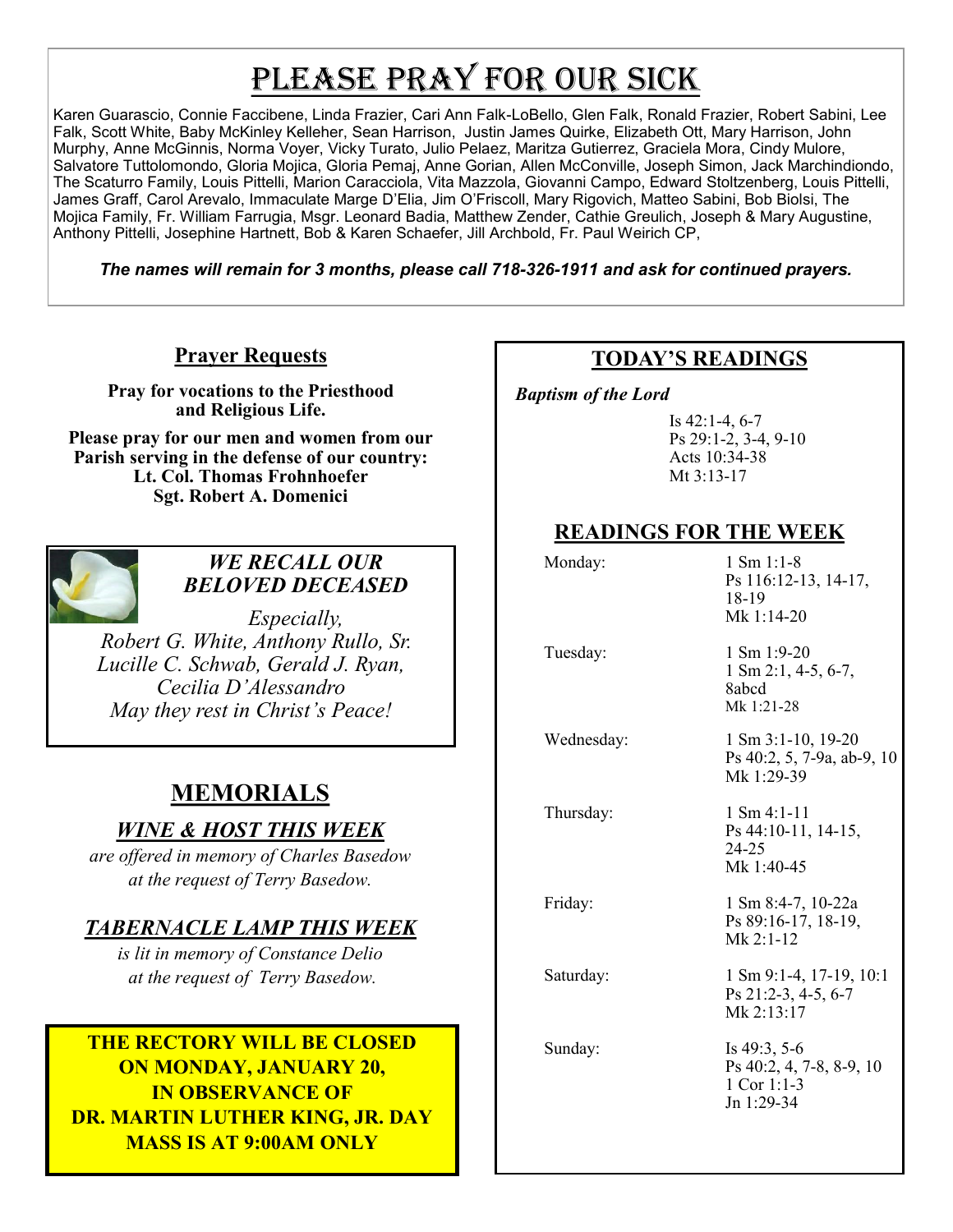### **NOW YOU CAN PUT AWAY THE CHRISTMAS STUFF**

 The Christmas Season ends this weekend with Sunday's Evening Prayer. Ordinary Time begins on Monday. This doesn't mean that nothing special will be happening; it's just that we will count, or order, the successive Sundays outside of the seasons of Advent, Christmas, Lent and Easter.

 In the Gospel, Jesus comes to be baptized by St. John the Baptist. It wasn't a sacramental baptism like we received. John's baptism was a call to repentance and to embrace the coming of the Kingdom of Heaven. This makes it all the more confusing, as Jesus had no sin of which to repent, and He is literally the embodiment of the Kingdom of the Father that has broken into time and history. Why, then, would He be baptized? What should we understand from the scene?

 This is the last of the manifestation stories that we hear. Little by little the Christ has been manifested to shepherds, ordinary people, and Magi. Now, fully grown, His manifestation is witnessed to by God the Father and God the Holy Spirit. Both John and Jesus submit themselves in humility to the will of the Father, so that the divine plan for our salvation might be fulfilled. We might reflect again on Mary's "Be it done to me according to your word" and Joseph's silent Yes.

 Do we recognize what God wills for us? If so, do we embrace it? If not, we need to reflect more carefully, for truly God is with us and calls us to Himself. May we come to know Him better day by day, and may He bless you abundantly!

*~Fr. Armato*

#### **PARISH REGISTRATION**

 Very often, people come to the Rectory asking for a certificate or letter attesting to their being active members of our Parish. That's hard for us to do, if there is no record of their being registered.

 All families worshiping here at St. Margaret's are encouraged to register with the Rectory Offices. All you have to do is complete the following information and drop it into the collection basket. We'll take it from there.

Address:

Phone  $\#$ :(  $\qquad$ )- -

#### **PARISH CENTER UPDATE**

 Thanks to all of you who are donating so generously in our second collections to replace the Center's boilers with about \$18,000 having been collected so far toward defraying the unexpected expenses of fuel oil, temporary heating, and replacement of the old boilers.

 The temporary system will be in place for a few more weeks, enabling us to make some limited use of the Center while a permanent heating system is installed.

 Meanwhile, we also are in the process of repairing the damage to the gym floor and the cafeteria. We have lights, heating, and running water, and the inspector's report indicates that there is **NO** mold.

 Again, thank you for your patience, support, and generosity!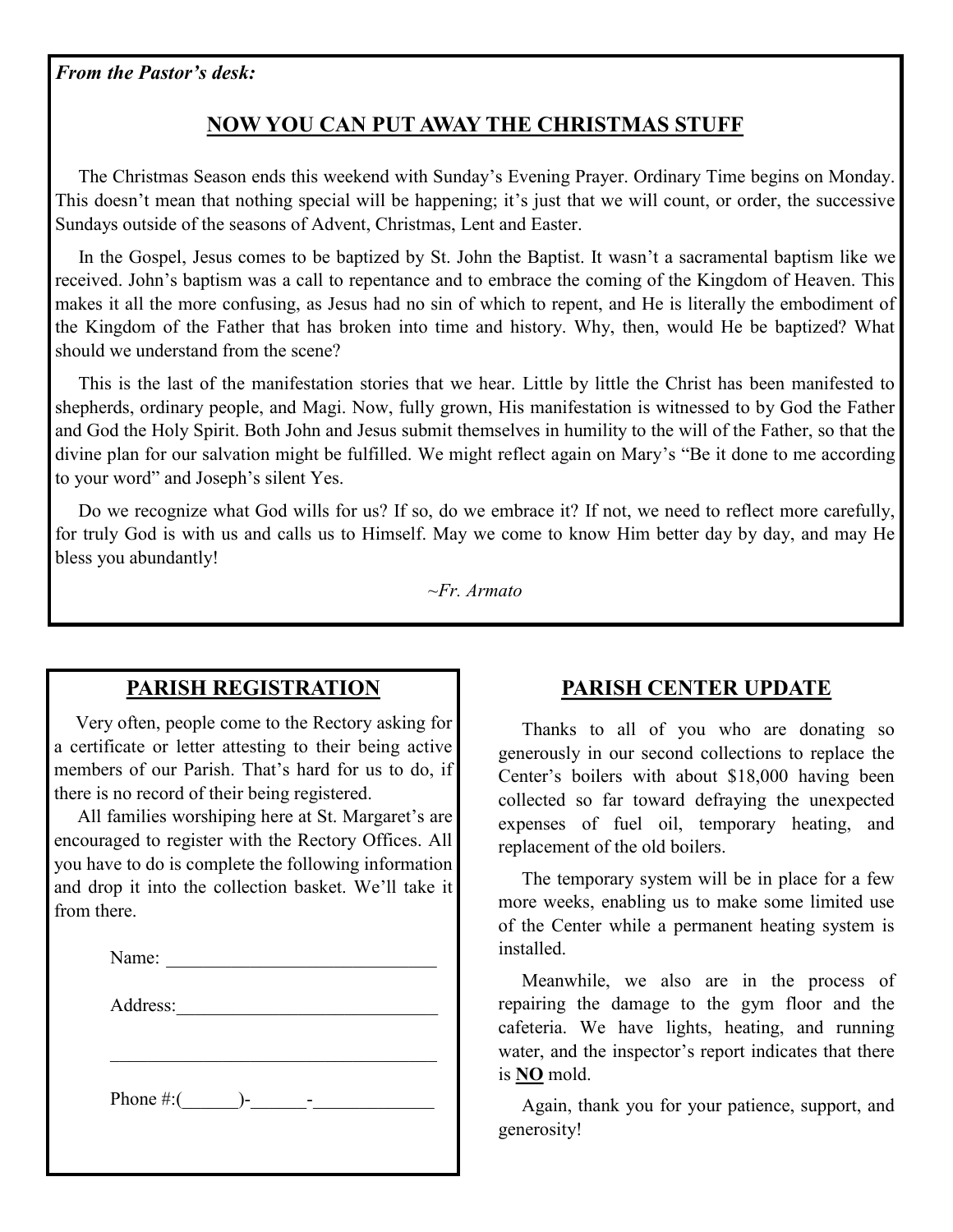# **St. Margaret Gift Shop**

Wednesdays, 12:00 - 4:00pm Saturdays, 4:00 - 5:00pm Sundays, 9:00am - 1:00pm

We have a selection of religious goods: Rosaries - Medals - Gifts Crucifixes - Statues - Bibles other books **AND MORE!** If we don't have it, we'll try to get it for you.

The Gift Shop is located in the rectory. Please use the red side door in the parking lot. If the door is closed, please knock.

Contact us: **parishcalendar@aol.com**

### **E-GIVING IS HERE!**

 Have you signed up yet with *Faith Direct* or another e-giving service? It benefits both you and our Parish. Enrollment is friendly, safe, and trouble-free, AND you can change your intended giving anytime that you wish.

 For your convenience, a supply of forms is available in the vestibules of the church to facilitate your signing up.

# **ANNUAL CATHOLIC APPEAL**

 The 2019 *Annual Catholic Appeal* campaign has ended. As of *1/6/20,* **195** families pledged **\$69,867,** surpassing our goal of **\$65,897**, and **\$68,281** was paid in by *12/31/19,* so **we'll get back some money.**

 Please do NOT make any new pledges at this time, since we only receive the excess based on what was recorded by Christmas. Consider a gift to the Parish, instead.

#### **CONTRIBUTION STATEMENTS**

for tax purposes **WILL BE ISSUED ONLY UPON REQUEST.** Please call the Rectory, **718-326-1911, AFTER JANUARY 17,** if you would like a statement mailed to you.

# **Monthly Memorial Mass**

 A **memorial Mass with music** is celebrated each month for the repose of the souls of those who were buried from our church during the preceding month.

 While we no longer celebrate private memorial Masses, families who wish to have an annual or "month's mind" Mass offered for a loved one can join in this monthly celebration. Please contact the Rectory at 718-326-1911 to make the arrangements.

 **The next memorial Mass will be celebrated at 11:45 am Saturday, February 8.** 



# **THE ST. VINCENT FOOD PANTRY**

 is located in the Convent 66-25 79th Place

#### **The Pantry is open every WEDNESDAY AND SATURDAY from 10:00 am to 12:00 Noon.**

*We are now in need of coffee, peanut butter, jelly, canned meats, mayo, tuna, cookies and cooking oil.*

For more info. call Terry, **718-326-0188**

*As always, thank you for your generosity!*

# **THANK YOU!**

 Many thanks to the caring and generous parishioners and friends who donated to the St. Vincent dePaul Christmas "Giving Tree".

 Hundreds of great toys, beautiful clothing (including 30 kids winter jackets) and many gift cards were collected.

 All of these transferred into many happy smiles for the children and their parents.